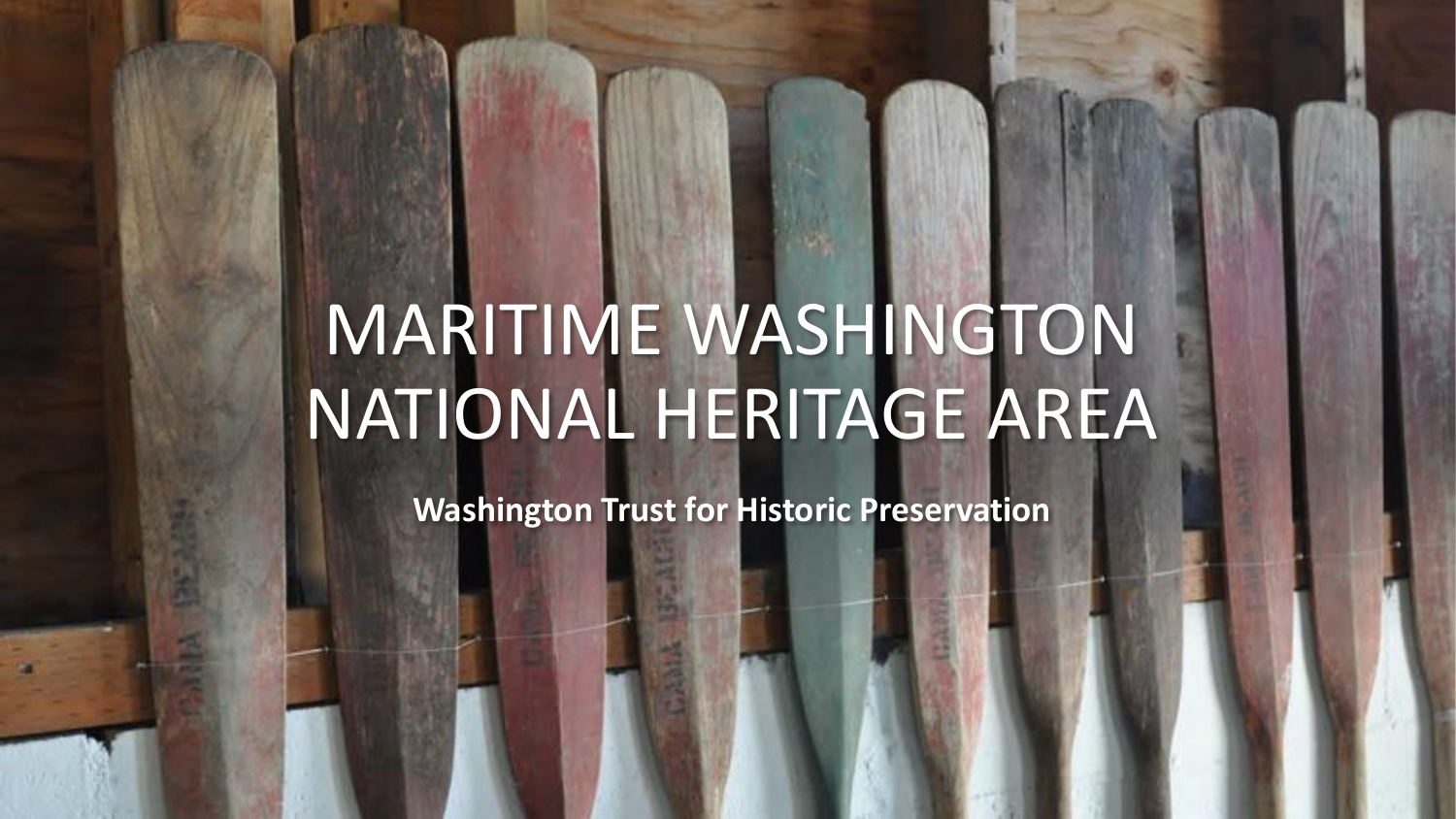

### National Heritage Areas

- Designated by Congress
- Landscapes of national importance
- Supported by National Park Service but managed locally
- Non-regulatory
- Build partnerships to better tell the stories of these places and support communities in maintaining and sharing their unique resources
- Responsive to locally identified needs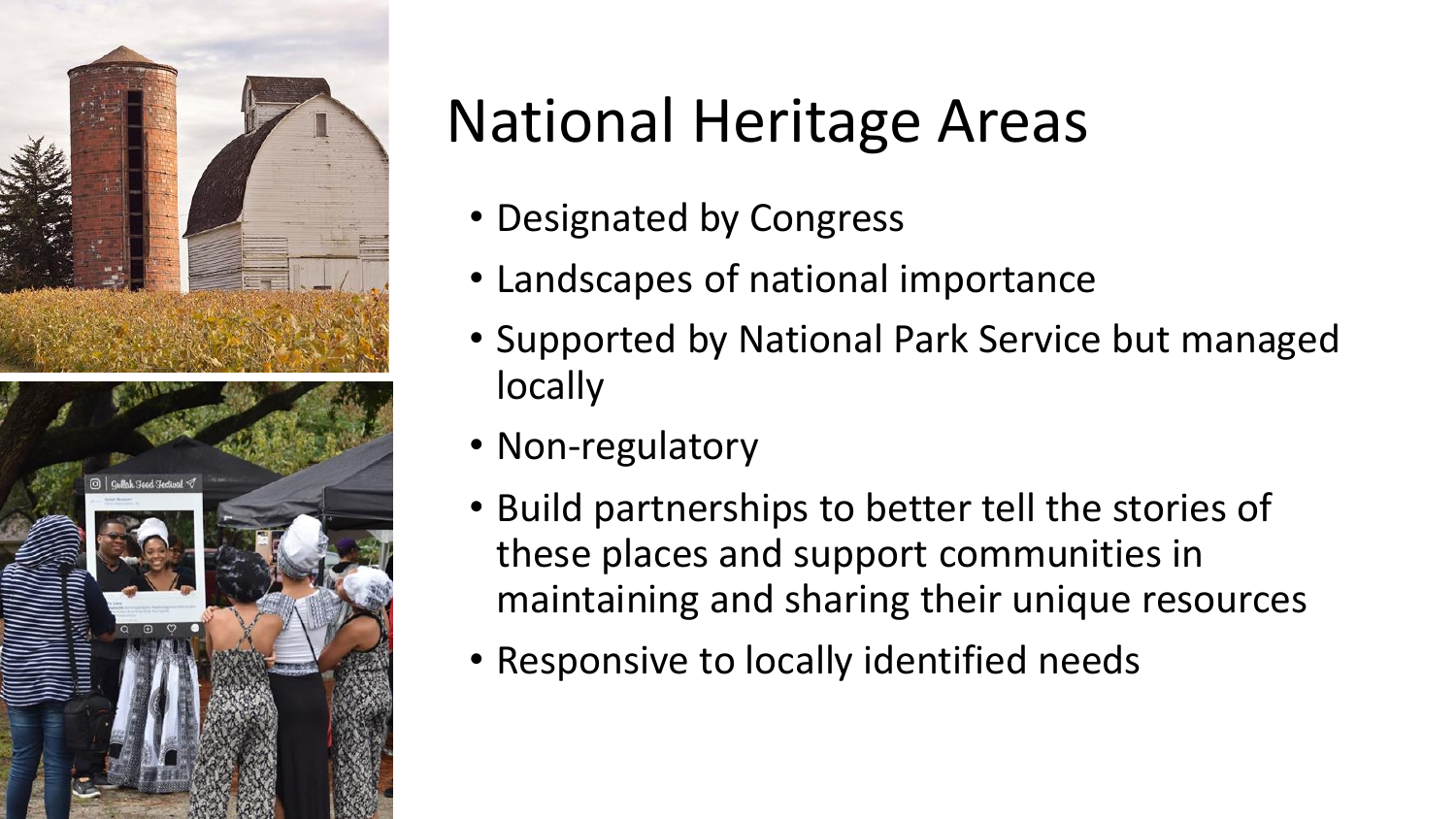### What kinds of things do NHAs do?

Responsive to locally identified needs, National Heritage Areas can support historic preservation, economic development, environmental conservation, tourism, education, recreation, research, and more. NHAs have:

| Developed regional<br>branding                                         | Coordinated<br>national destination<br>marketing<br>campaigns | <b>Created websites</b><br>and apps for visitors  | Partnered on<br>projects to<br>rehabilitate historic<br>resources | Organized regional<br>buses, bike shares,<br>and other visitor<br>transport | <b>Collaborated on</b><br>statewide K-12<br>curriculum |
|------------------------------------------------------------------------|---------------------------------------------------------------|---------------------------------------------------|-------------------------------------------------------------------|-----------------------------------------------------------------------------|--------------------------------------------------------|
| Run field trips,<br>summer camps, and<br>other educational<br>programs | <b>Operated small</b><br>grant programs                       | Convened<br>regionwide summits<br>and conferences | <b>Offered technical</b><br>support, consulting,<br>and trainings | Supported exhibit<br>designs                                                | Put up wayfinding<br>and interpretive<br>signage       |
| Organized tours                                                        | Hosted or<br>supported existing<br><b>festivals</b>           | <b>Promoted land</b><br>conservation              | Organized volunteer<br>opportunities                              | Run oral history and<br>documentation<br>projects                           | More                                                   |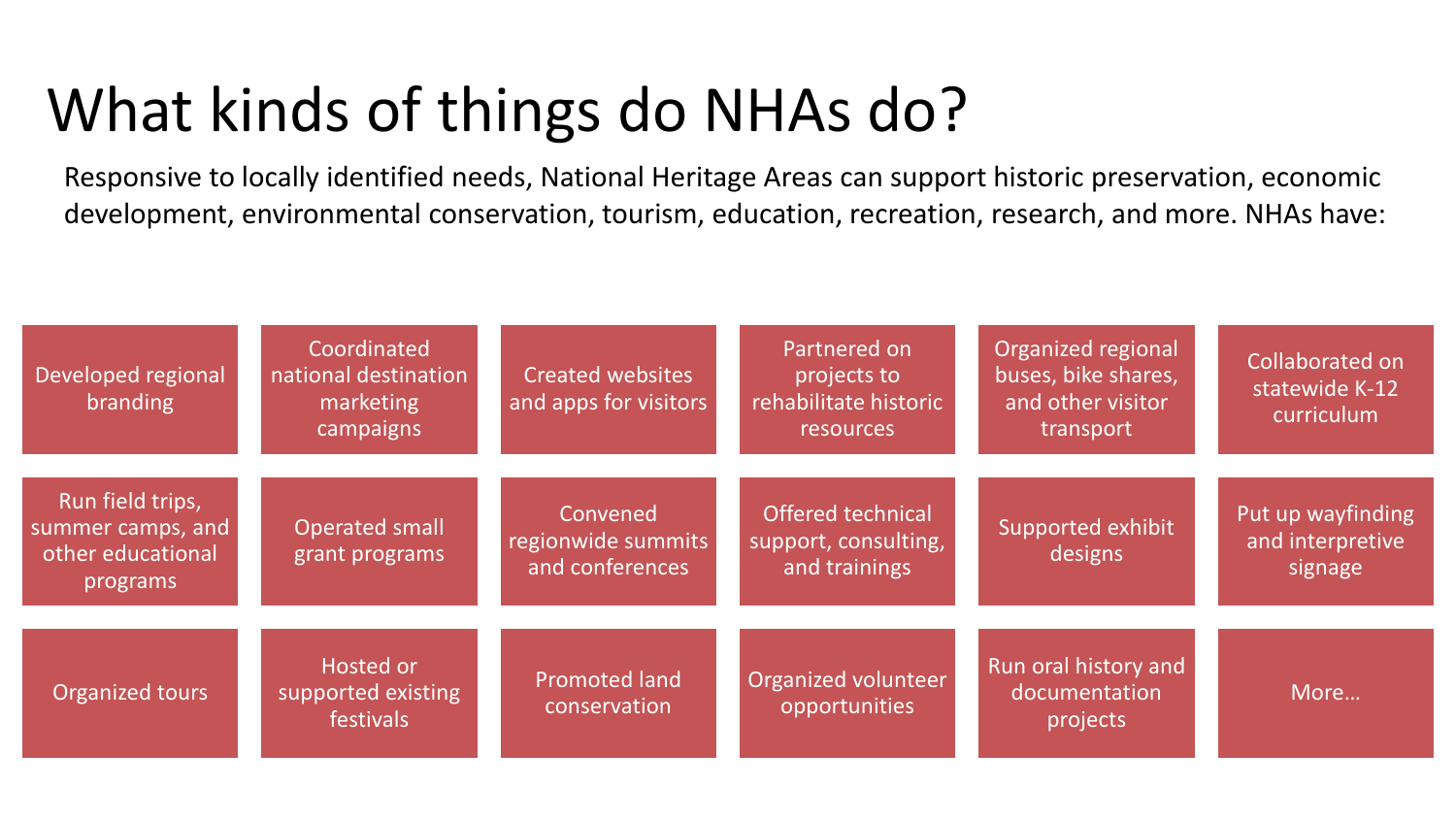

#### Maritime Washington National Heritage Area

- Designated by Congress in 2019
- 3,000 miles of coastline from Grays Harbor County to the Canadian border.
- 18 federally recognized Tribes, 13 counties, 32 incorporated cities, and 30 port districts.
- First and only NHA in the country focused entirely on maritime heritage.
- Washington Trust is coordinating entity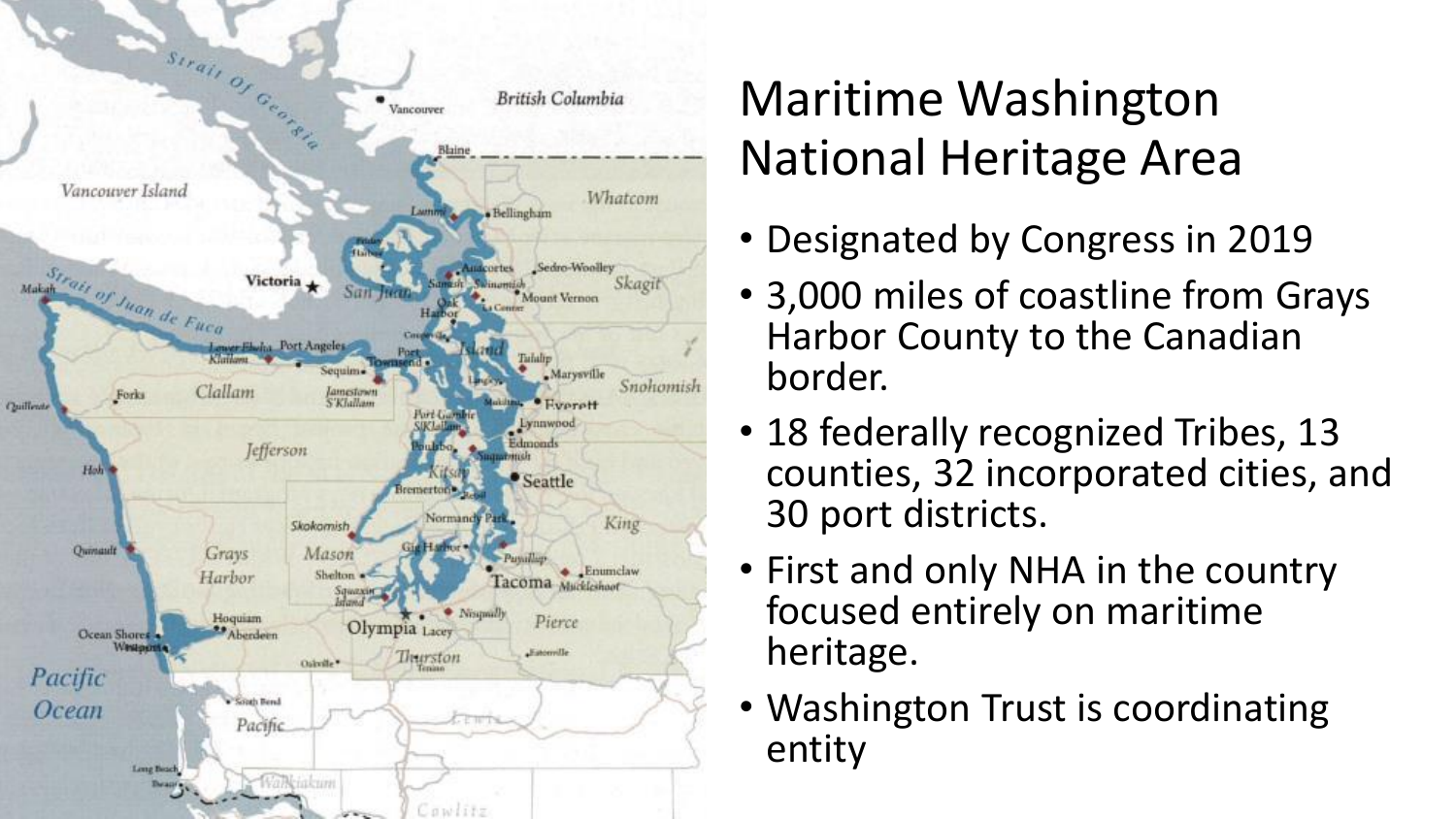### Next step: management plan

- Road map for the heritage area.
- What will the Maritime Washington NHA look like?
- What will it do? How?
- Required by Congress
- 3 years to complete and submit to National Park Service for approval
- Non-regulatory!

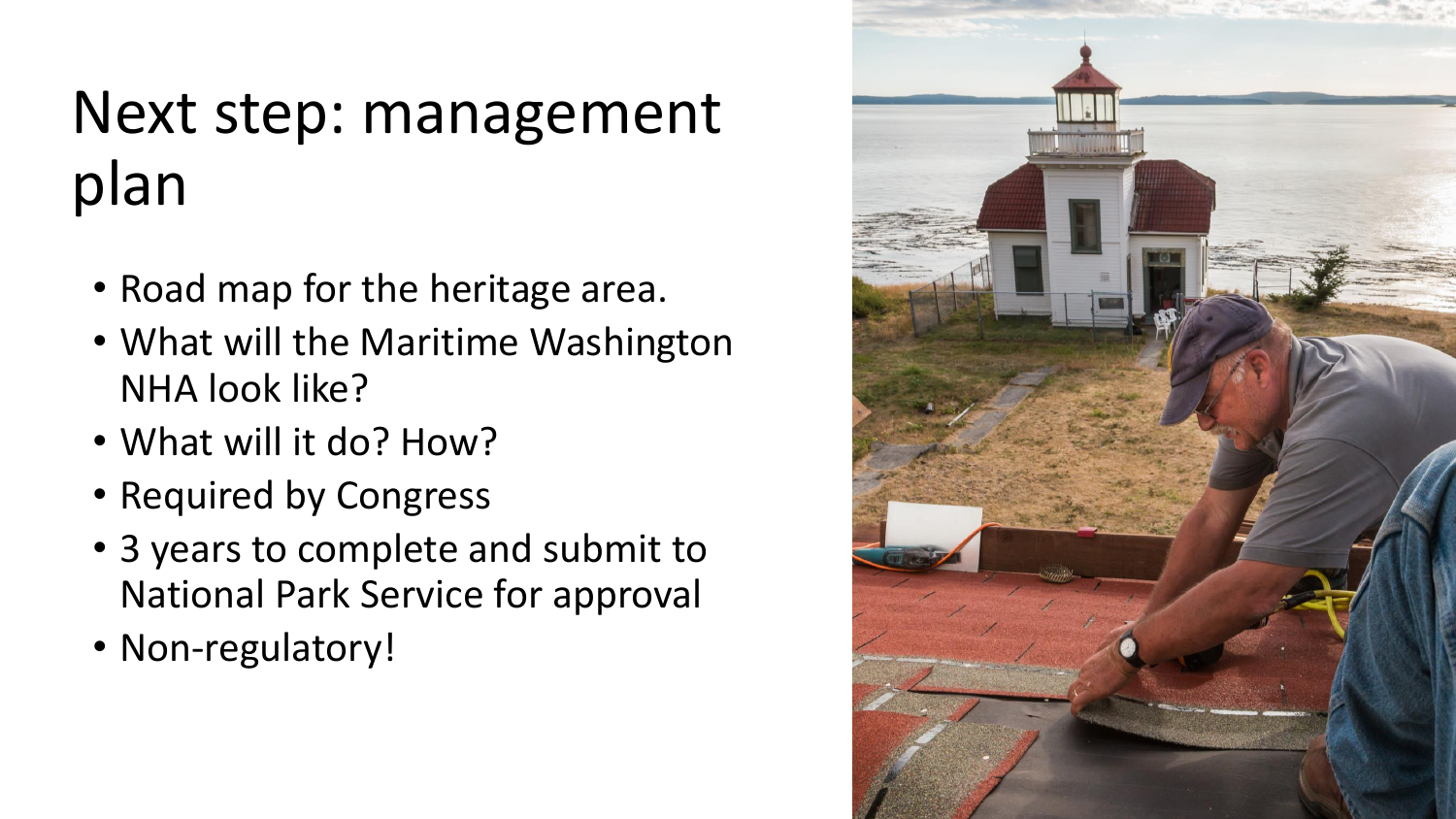#### Opportunities to get involved

- Attend a virtual workshop this month! 5:00-6:45 pm on Zoom
	- **April 15:** Kitsap & Mason
	- **April 20:** Whatcom & Skagit
	- **April 27:** Jefferson, Clallam, & Grays Harbor
	- **April 29:** Pierce & Thurston
	- **May 4:** King & Snohomish
	- **May 6:** Island & San Juan
- Identify locations that are important to you with online map
- Take the maritime survey
- Review the draft management plan later this year



#### www.preservewa.org/ahoy